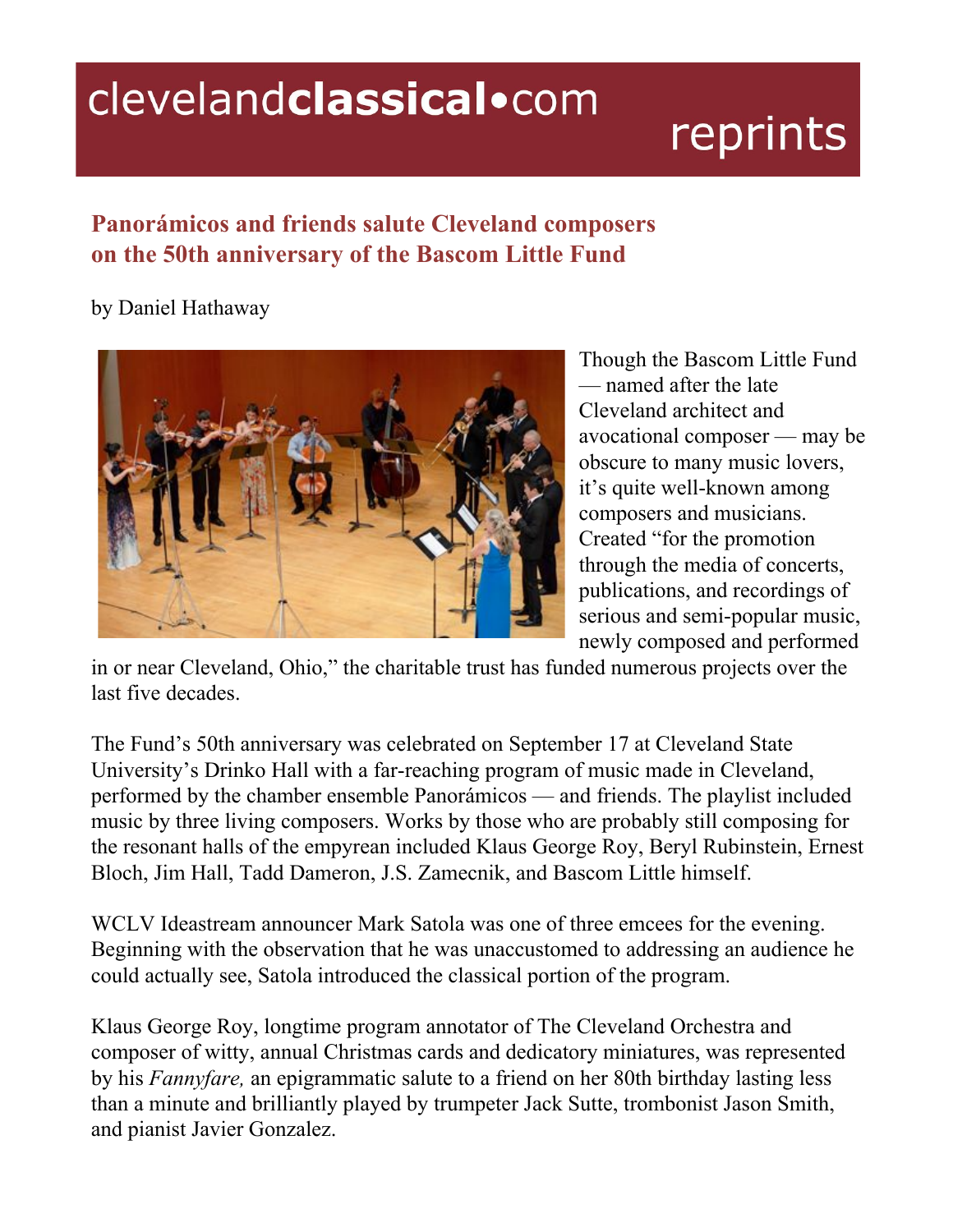

Three selections by Bascom Little, who wrote over sixty-five works, eighteen of them incidental music for amateur dramatic productions, came from his score to *Dunder, a puppet show.* A witty poet as well as a clever composer (Poulenc with an American accent?), his "Dragon in the Morning," "No Wise Owl," and "New Spring Coat, Peacock's Song" were delightfully sung by soprano Sandra Simon with Gonzalez at the piano.

The first of two composing presidents of the Cleveland Institute of Music on Saturday's program, Beryl Rubinstein was remembered with the third movement of his *Flute Sonata,* beautifully played by Panorámicos director Mary Kay Robinson and Gonzalez. That intriguing selection whets the appetite for more of

Rubinstein's music. As Satola noted, he wrote two piano concertos which deserve to be dusted off and performed.

Two songs by H. Leslie Adams sensitively setting texts by Edna St. Vincent Millay were nicely declaimed by Simon and Gonzalez, allowing Adams to take a bow from his box seat.



The first half of the evening ended uproariously with the "Charleston" from Paul Schoenfield's *Sonatina for Flute, Clarinet, and Piano,* beginning with an attractively bizarre introduction before the trio of Robinson, clarinetist Benjamin Chen, and